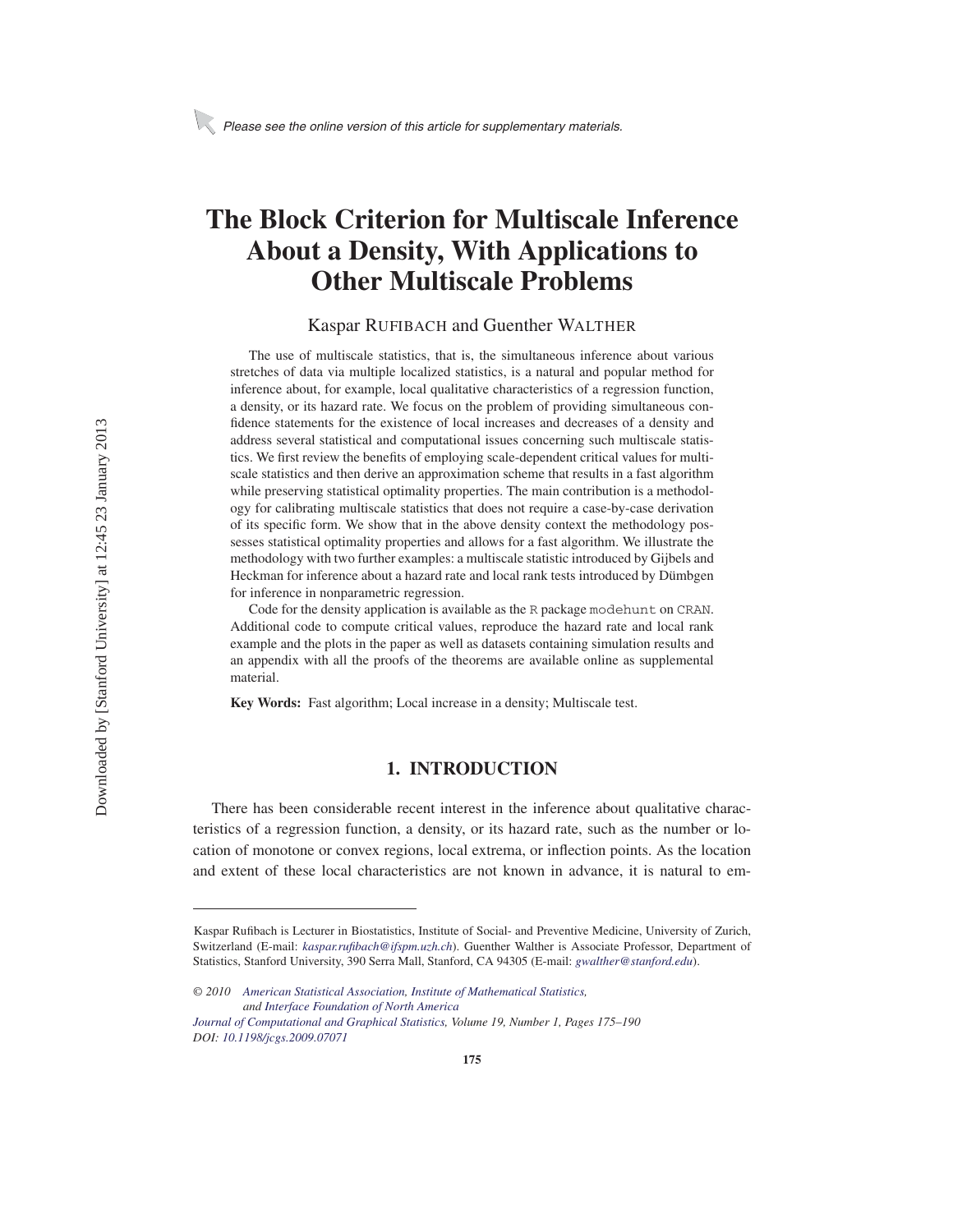ploy multiscale methods for such an inference; that is, one simultaneously examines local regions of various sizes and locations. This approach was used by Chaudhuri and Marron (1999, 2000) and Dümbgen and Spokoiny (2001) in conjunction with kernel estimates with varying bandwidths, by Dümbgen (2002) and Rohde (2008) with local rank tests, by Hall and Heckman (2000) with local linear smoothers, by Ganguli and Wand (2004) with local splines, and by Gijbels and Heckman (2004) and Dümbgen and Walther (2008) with local spacings.

For a concise exposition we will focus our theoretical investigations on the problem of inference about a density, as did Dümbgen and Walther (2008). But it will become clear that the methodology introduced in this article can be adapted to the other contexts cited above, and it may be relevant for multiscale methods beyond the area of shape-restricted inference. We illustrate this by applying our methodology in two other contexts: Section 5 considers a multiscale statistic that was recently introduced by Gijbels and Heckman (2004) for inference about a hazard rate, and Section 6 considers local rank tests that were introduced by Dümbgen (2002) for inference in nonparametric regression.

Our main focus is thus to detect and localize local increases (or decreases) of a univariate density f based on a vector **X** of iid observations  $X_1, \ldots, X_n$ . The nature of the problem suggests considering local test statistics on multiple intervals and then performing a simultaneous inference with these multiple tests. This general program of multiscale inference was implemented in this context by Dümbgen and Walther (2008) as follows:

Consider all intervals  $\mathcal{I}_{jk} := (X_{(j)}, X_{(k)}), 1 \le j < k - 1 \le n - 1$ , and on each such interval  $\mathcal{I}_{jk}$  compute the local test statistic  $T_{jk}(\mathbf{X}) := \sqrt{\frac{3}{k-j-1}} \sum_{i=j+1}^{k-1} (2 \frac{X_{(i)} - X_{(j)}}{X_{(k)} - X_{(j)}} - 1)$ . If f is nonincreasing on  $\mathcal{I}_{jk}$ , then one obtains the deterministic inequality  $T_{jk}(\mathbf{X}) \leq T_{jk}(\mathbf{U})$ , where **U** is the vector of  $U[0, 1]$  random variables  $U_i := F(X_i)$ ,  $1 \le i \le n$ . Thus we can conclude with confidence  $1 - \alpha$  that f must have an increase on every interval  $\mathcal{I}_{ik}$  for which  $T_{jk}(\mathbf{X})$  exceeds a critical value  $c_{jk}(\alpha)$  that can be simulated with  $U[0, 1]$  random variables. More precisely: With confidence  $1 - \alpha$  one can claim that f must have an increase on every  $\mathcal{I}_{jk} \in \mathcal{D}^+(\alpha)$ , where

$$
\mathcal{D}^+(\alpha) := \{ \mathcal{I}_{jk} : T_{jk}(\mathbf{X}) > c_{jk}(\alpha) \},
$$

provided that

$$
\mathbb{P}\big\{|T_{jk}(\mathbf{U})| \leq c_{jk}(\alpha) \text{ for all } 1 \leq j < k - 1 \leq n - 1\big\} \geq 1 - \alpha,
$$

and furthermore f must have a decrease on every  $\mathcal{I}_{jk}$  for which  $T_{jk}(\mathbf{X}) < -c_{jk}(\alpha)$ ; see Remark 1 in Section 8. Note that this approach yields a guaranteed finite sample simultaneous confidence level  $1 - \alpha$  for the above statements.

A central problem of the multiscale inference is the choice of the local critical values  $c_{ik}(\alpha)$ . The traditional approach to this problem is to treat all of the local test statistics as equal, that is, one sets  $c_{jk}(\alpha) := \tilde{\kappa}_n(\alpha)$ , where  $\tilde{\kappa}_n(\alpha)$  is chosen, for example, via Monte Carlo, such that

$$
\mathbb{P}\Big\{\max_{1\leq j < k-1 \leq n-1} |T_{jk}(\mathbf{U})| \leq \tilde{\kappa}_n(\alpha)\Big\} \geq 1 - \alpha. \tag{1.1}
$$

(Of course, such an equal treatment requires that all local statistics are first standardized to the same mean and variance;  $T_{ik}(\mathbf{U})$  has mean 0 and variance unity for all  $(j, k)$ .) It can be shown that for these critical values  $\tilde{\kappa}_n(\alpha) \sim \sqrt{2 \log n}$ .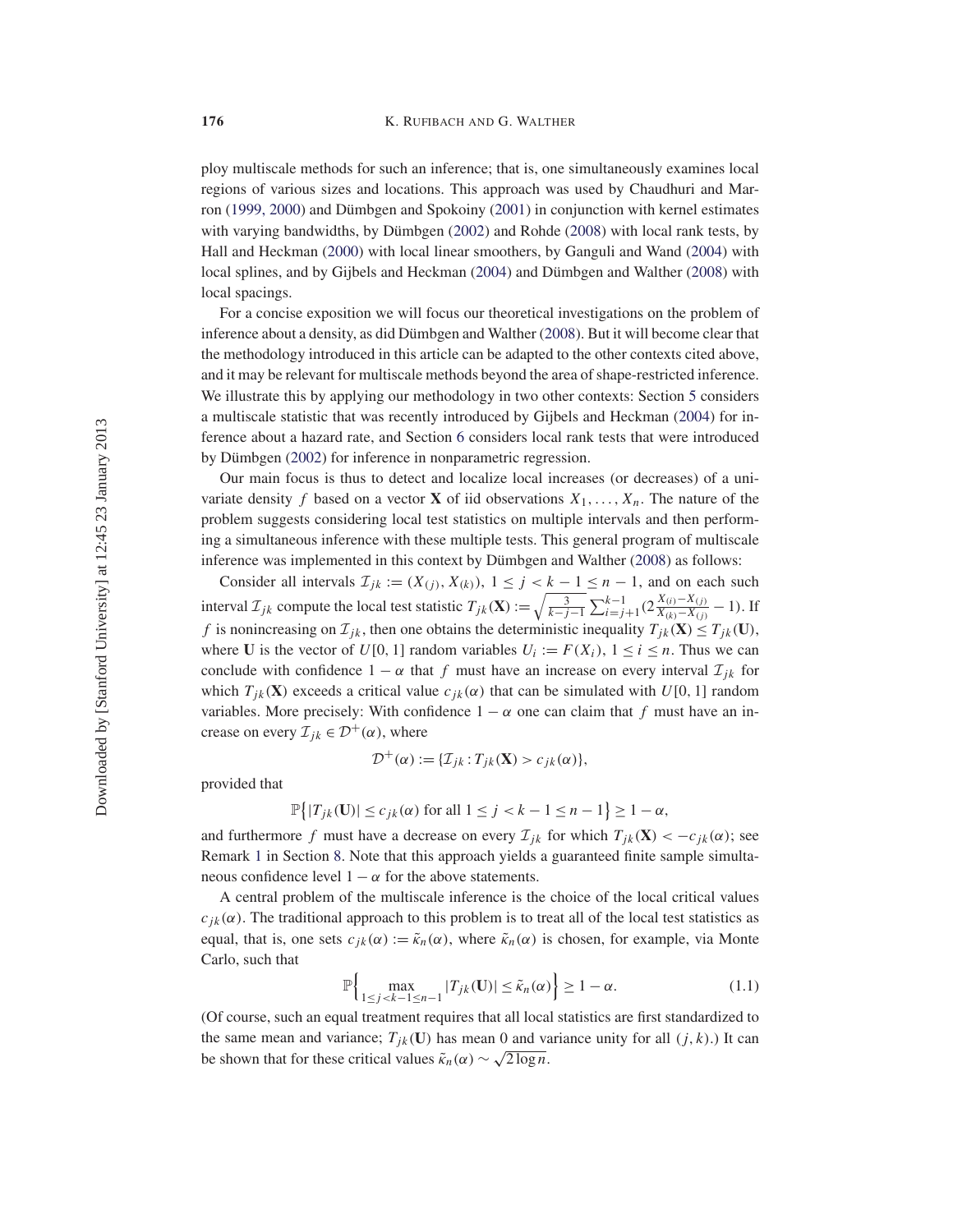Dümbgen and Spokoiny (2001) pioneered an approach that assigns different critical values to different scales  $\frac{k-j}{n}$ . In the present context their method amounts to setting  $c_{jk}(\alpha) := \sqrt{2 \log \frac{en}{k-j}} + \kappa_n(\alpha)$ , that is,  $\kappa_n(\alpha)$  is chosen via Monte Carlo such that

$$
\mathbb{P}\left\{\max_{1\leq j < k-1\leq n-1} \left( |T_{jk}(\mathbf{U})| - \sqrt{2\log\frac{en}{k-j}} \right) \leq \kappa_n(\alpha) \right\} \geq 1 - \alpha. \tag{1.2}
$$

A motivation for this choice is as follows: There are  $\sim \frac{1}{h}$  disjoint intervals  $\mathcal{I}_{jk}$  of 'length'  $h = \frac{k-j}{n}$ . As the distribution of  $T_{jk}(\mathbf{U})$  is roughly standard normal, max<sub>j,k</sub>  $T_{jk}(\mathbf{U})$  over these intervals will be of size  $\sqrt{2\log\frac{1}{h}}$ . Intervals of this length that overlap with those disjoint intervals will result in local statistics  $T_{ik}(\mathbf{U})$  that are correlated and will not affect the overall maximum in a relevant way. Thus max<sub>j,k</sub>  $T_{ik}(\mathbf{U})$  over small intervals  $\mathcal{I}_{ik}$  with  $k - j \leq const$  will be of the size  $\sim \sqrt{2 \log n}$ , whereas max<sub>j,k</sub> T<sub>jk</sub>(**U**) over large intervals  $\mathcal{I}_{jk}$  with  $k - j \geq const \cdot n$  will stay bounded. Consequently, in the traditional approach (1.1) the overall critical value  $\tilde{\kappa}_n(\alpha)$  will essentially be determined by the stochastically larger null distribution at the small scales, with a corresponding loss of power at large scales. Method (1.2) counters this by first subtracting off  $\sqrt{2\log\frac{en}{k-j}}$ , the putative size of  $\max_{j,k} T_{jk}(\mathbf{U})$  on scale  $\frac{k-j}{n}$ , thus putting the various scales on a more equal footing.

This approach has strong theoretical support: As detailed in Section 2, it can be shown that this calibration leads to optimal large sample power properties for detecting increases and decreases on small scales *and* on large scales. In contrast, the traditional approach (1.1) will necessarily lead to a suboptimal performance except for signals on the smallest scale. One disadvantage of the calibration (1.2) is the fact that its particular form depends on the particular setup at hand. For example, likelihood ratio type statistics will require a different calibration, whose particular form must be derived from theoretical considerations that are nontrivial. The main contribution of this article is a method of calibration that is generally applicable without the need for such case-by-case specifications, which is simple to implement and which is shown to share the large sample optimality properties of the calibration (1.2) in the statistical context under consideration here.

We start with a small simulation study in Section 2 to investigate the effects of different calibrations in a finite sample context. Section 3 addresses a computational problem inherent in multiscale inference: There are of the order  $n^2$  intervals  $\mathcal{I}_{ik}$ , and on each such interval a local test statistic needs to be computed. We will introduce a methodology to choose a particular subset of intervals that results in a total computational cost of  $O(n \log n)$  while essentially retaining the optimal power properties. This efficient computational strategy provides the main ideas for the general method of calibration, which is introduced in Section 4 and is shown to combine computational efficiency with statistical optimality. In Section 5 we apply this methodology to a multiscale statistic introduced by Gijbels and Heckman (2004) for inference about a hazard rate, and in Section 6 we apply it to the local rank statistics introduced by Dümbgen (2002) for inference about a regression function. We summarize our findings in Section 7. Some computational details, remarks, and further illustrations are in Section 8. Proofs are deferred to a supplementary file that is available online.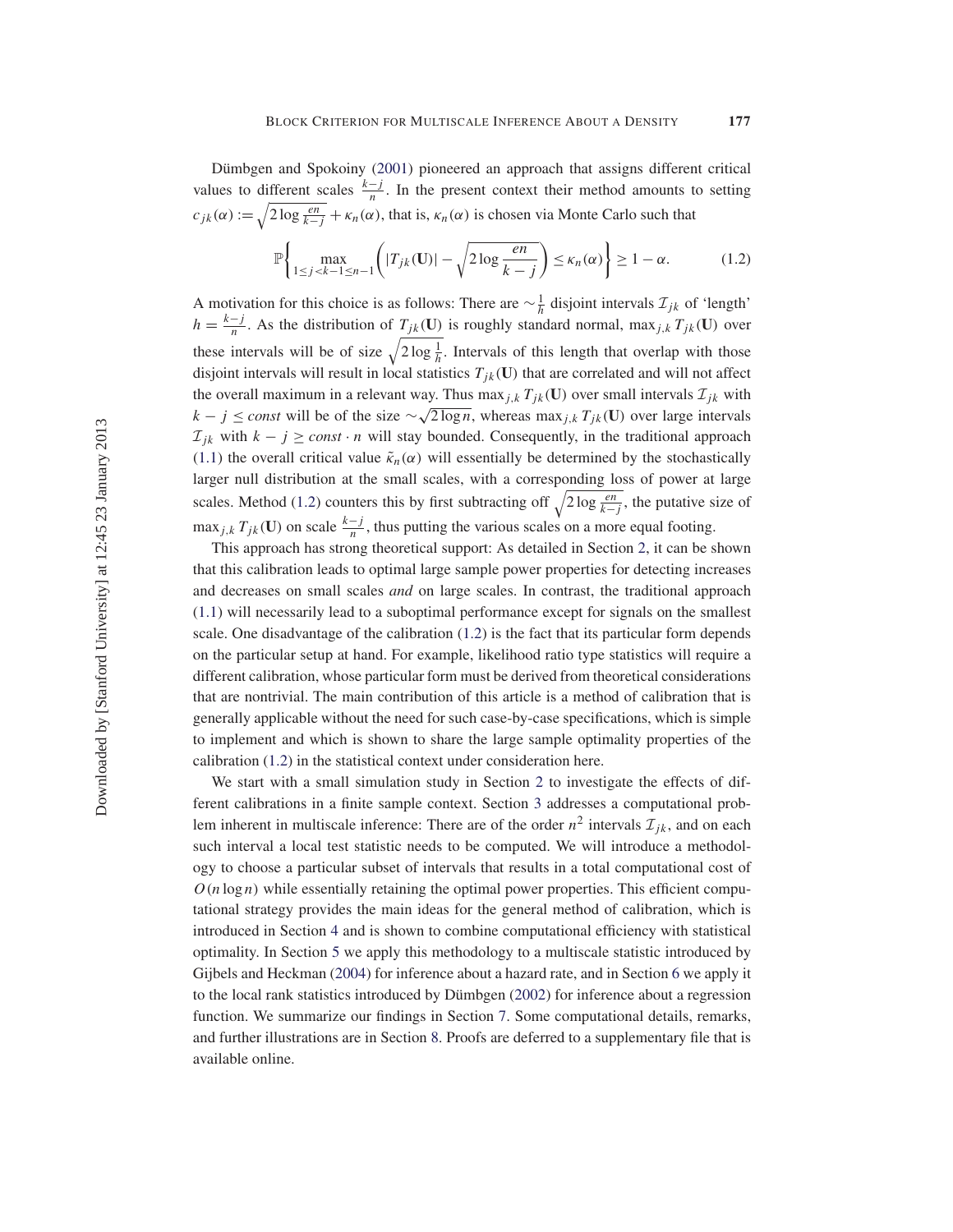### **2. CALIBRATING THE MULTISCALE STATISTIC**

In this section we will investigate the effects of the different calibrations (1.1) and (1.2). Dümbgen and Walther (2008) showed that the relevant quantity for detecting an increase butting an interval  $I$  is  $H(f, I) := \inf_I f'|I|^2 / \sqrt{F(I)}$ , where |I| denotes the length of  $I$ , and they established the following theorem for the calibration (1.2):

**Theorem 1.** Let  $f_n$  be a density with distribution function  $F_n$  that satisfies  $H(f_n, I_n) \ge$  $C_n\sqrt{\log(e/F_n(I_n))/n}$  for a bounded interval  $I_n$ . Then

 $\mathbb{P}_{f_n}(\mathcal{D}^+(\alpha))$  *contains an interval*  $\mathcal{J} \subset I_n$ )  $\rightarrow 1$ ,

*provided that*  $C_n = \sqrt{24} + \frac{b_n}{\sqrt{24}}$  $\frac{b_n}{\log(e/F_n(I_n))}$  with  $b_n \to \infty$ .

Note that  $I_n$  and  $f_n$  may vary with n. This theorem allows us to deduce large sample optimality on small scales (i.e., intervals  $I_n$  with  $F_n(I_n) \to 0$ ) as well as on large scales (intervals  $I_n$  with liminf  $F_n(I_n) > 0$ ):

*Optimality for small scales.* In this case we can take  $C_n = \sqrt{24} + \epsilon_n$  for certain  $\epsilon_n \to 0$ *Columatity for small scales.* In this case we can take  $C_n = \sqrt{24 + \epsilon_n}$  for certain  $\epsilon_n \to 0$  and there is a threshold effect for  $H(f_n, I_n)$  at  $\sqrt{24 \log(e/F_n(I_n))/n}$ . If the factor  $\sqrt{24}$ is replaced by  $\sqrt{24} + \epsilon_n$  for certain  $\epsilon_n \to 0$ , then the multiscale statistic will detect and localize the increase with power converging to 1. On the other hand, it can be shown that in the case  $\sqrt{24} - \epsilon_n$  no procedure can detect such an increase with nontrivial asymptotic power.

*Optimality for large scales.* If  $C_n \to \infty$ , then the multiscale procedure will detect the increase with power converging to 1. It was shown by Dümbgen and Walther (2008) that  $C_n \rightarrow \infty$  is also a necessary condition for any test to have asymptotic power 1.

This optimality result for small scales as well as for large scales supports the strategy (1.2), which employs larger critical values for smaller scales than for larger scales. In a finite sample context, this arrangement of critical values will simply shift power from the small scales to the large scales when compared to the traditional calibration (1.1). The above results show that as the sample size gets large, this disadvantage at small scales disappears, whereas the advantage at large scales persists, so then strategy (1.2) will dominate strategy (1.1). It is of interest to see from what sample size on this effect sets in, and what the trade-off in power looks like for smaller sample sizes.

We performed a simulation study for samples with  $n = 200$ , 1000, and 5,000 observations from a density that equals 1 on  $[0, 1]$  apart from a linear increase with slope s on an interval [a, b]:  $f(x) = 1\{x \in [0, 1]\} + s(x - (a + b)/2)1\{x \in [a, b]\}$ . To examine the power on a large scale we set  $b - a = 1/2$  and as a small scale we took  $b - a$  just large enough to get meaningful power, viz. 0.15, 0.07, and 0.03, respectively. In each simulation run, the interval [a, b] was located randomly in [0, 1]. The finite sample critical values  $\tilde{\kappa}_n(0.95)$ and  $\kappa_n(0.95)$  were simulated with  $10^5$  Monte Carlo samples. Figure 1 shows the power of each method as a function of the slope parameter s. The relevant graphs are the dashed blue curve for the traditional method (1.1) and the dashed black curve for the method with the additive correction term (1.2).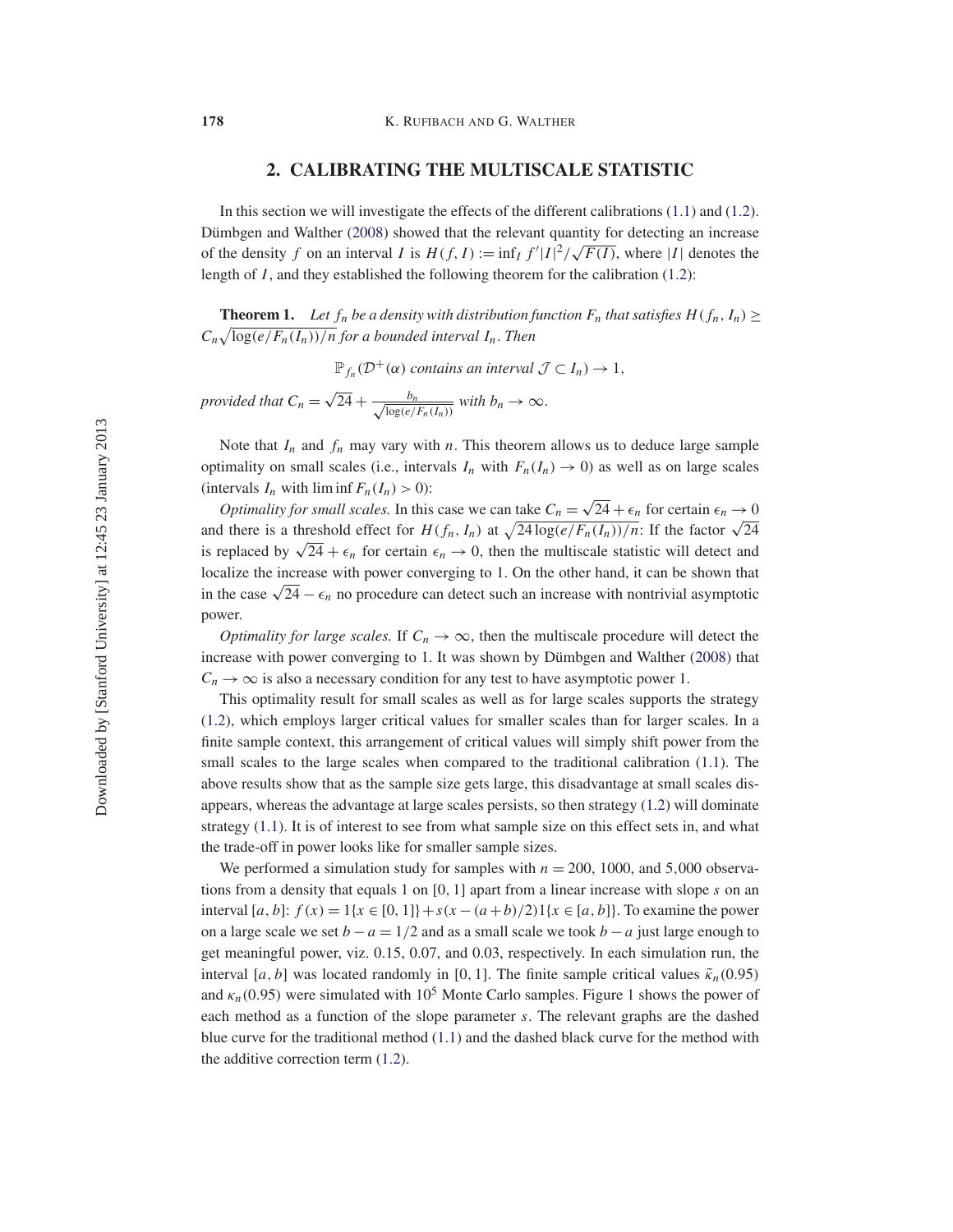

Figure 1. Power curves for sample sizes  $n = 200$ , 1000, and 5,000 for increases on a large scale (left) and on a small scale (right). Each curve is based on 1000 simulations at each of 20 lattice points and gives the proportion of simulations that produce an interval  $\mathcal{I}_{jk} \in \mathcal{D}^+(0.05)$  with  $\mathcal{I}_{jk} \cap [a, b] \neq \emptyset$ .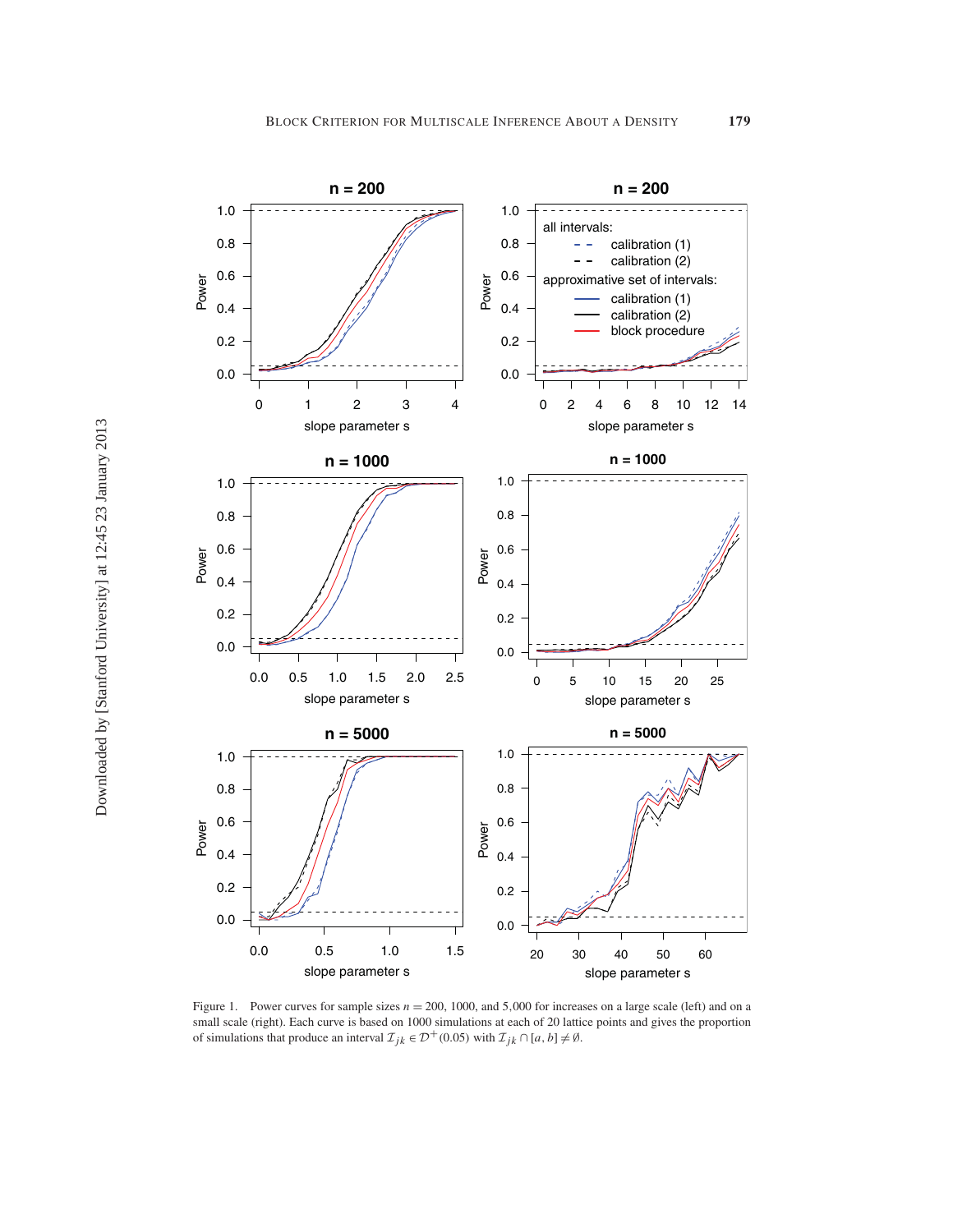The plots in Figure 1 show that the method with the additive correction term (1.2) has a clear advantage on the large scale, whereas the traditional method (1.1) has more power on the small scale under consideration. However, it turns out that this advantage extends only over a small part of the scale range: The scale  $b - a$  above which method (1.2) has more power than  $(1.1)$  was found for the three sample sizes to be 0.25, 0.13, and 0.06, respectively. The plot with  $n = 5,000$  shows the onset of the threshold effect described above.

Thus we conclude that for sample sizes in the hundreds, there is a trade-off in power between the two methods, with method (1.2) having more power on a large part of the scale range. For sample sizes in the thousands, this advantage extends to all but the smallest scales.

## **3. A FAST APPROXIMATION**

Computing a local test statistic on intervals at various locations and sizes is computationally expensive: There are of the order  $n^2$  intervals  $\mathcal{I}_{ik}$ , and on each such interval one has to compute a local test statistic. The idea for a fast but accurate approximation is based on the following observation: For large intervals, there is not much lost by considering only endpoints with indices on an appropriate grid, because the distance between potential endpoints will be small compared to the length of the interval (where distance and length are in terms of empirical measure). We will show how this idea can be finessed in a way that reduces the computational complexity in the above density case to  $O(n \log n)$ , while at the same time essentially retaining the optimality results with respect to power.

The algorithm can be described as follows: We start out by first considering as potential endpoints only every Dth observation, and we consider only intervals that contain between M and 2M – 1 observations. Then we increase M to 2M and D to  $\sqrt{2}D$  and iterate while  $M \leq n/2$ . This algorithm produces a sparse collection of intervals that approximates the collection of all intervals. The indices of the endpoints of these intervals lie on a grid that is finer for small intervals and coarser for larger intervals. Incrementing D only by a factor of  $\sqrt{2}$  while the interval size is doubled results in an approximation loss that becomes negligible relative to the size of the interval and yields the optimal computational and statistical properties as detailed below; see also Remark 3.

Table 1 gives a more formal description of the algorithm.

Thus we set the notation such that  $\mathcal{I}_{app}(1)$  contains the largest intervals, and  $\mathcal{I}_{app}(l_{max})$ contains the smallest intervals.  $\mathcal{I}_{app} := \bigcup_{l=1}^{l_{max}} \mathcal{I}_{app}(l)$  is then the collection of all intervals that we are considering for our approximation. We define  $\mathcal{D}^+_{app}(\alpha)$  analogously to  $\mathcal{D}^+(\alpha)$ with  $\mathcal{I}_{app}$  in place of all intervals  $\{\mathcal{I}_{jk}, 1 \leq j < k \leq n\}.$ 

**Theorem 2.** *<sup>I</sup>app contains* O(n log n) *intervals*. *Moreover*, *Theorem* <sup>1</sup> *continues to* **hold when**  $\mathcal{D}^+(\alpha)$  *is replaced by*  $\mathcal{D}^+_{app}(\alpha)$  *provided*  $C_n = \sqrt{24} + \frac{b_n}{(\log(e/F_n(I_n)))^{1/4}}$  *with*  $b_n \to \infty$ .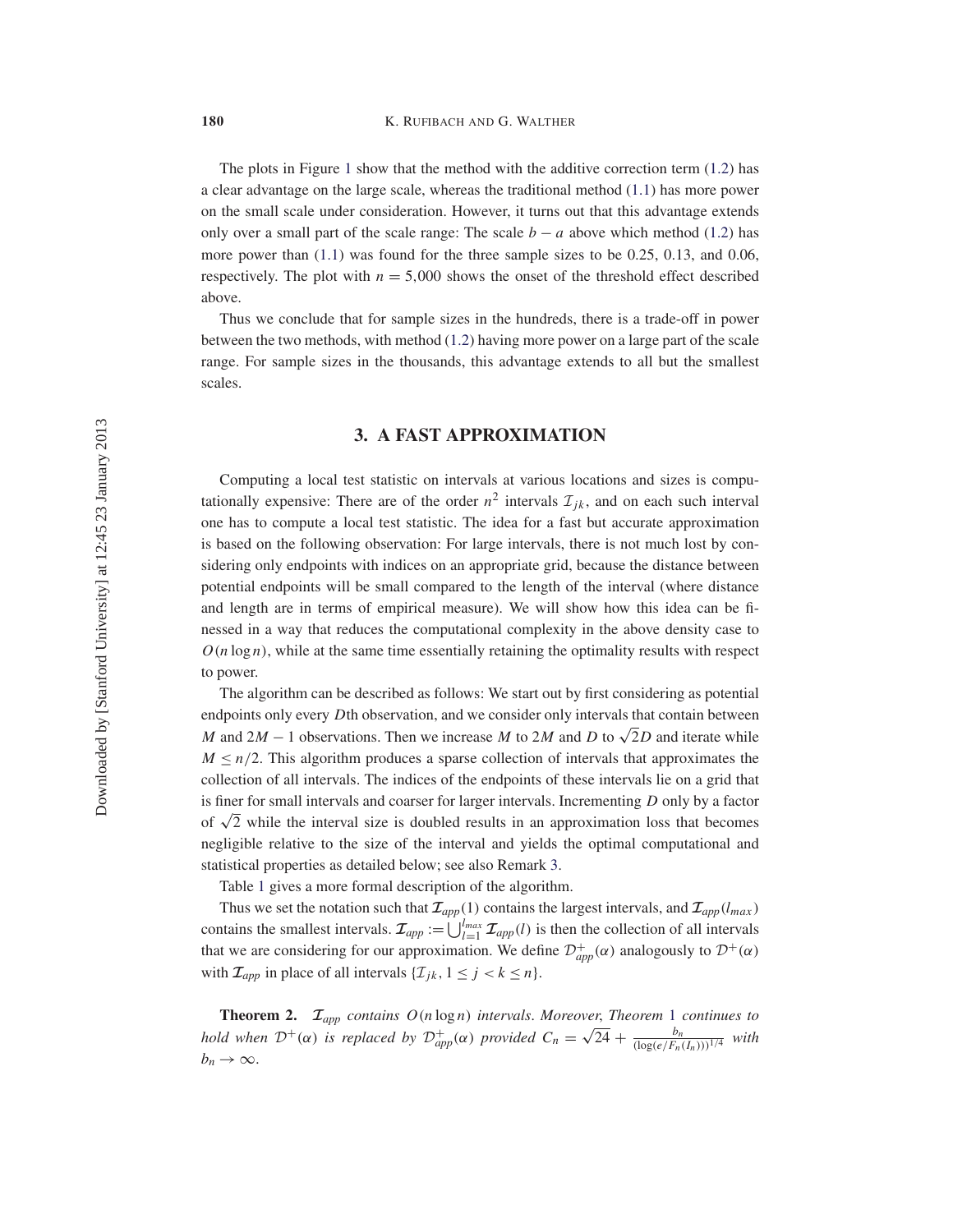| Set $D, M > 1$                                                                                                |
|---------------------------------------------------------------------------------------------------------------|
| $l_{max} \leftarrow  \log_2(n/M) $                                                                            |
| for $l = 1, \ldots, l_{max}$ do                                                                               |
| $\mathcal{I}_{amp}(l) \leftarrow \{\}$                                                                        |
| $d_l \leftarrow \text{round}(D2^{(l_{max}-l)/2})$                                                             |
| $m_l \leftarrow \text{round}(M2^{l_{max}-l})$                                                                 |
| Add all intervals $\mathcal{I}_{ik}$ to $\mathcal{I}_{app}(l)$ for which                                      |
| (a) $j, k \in \{1 + id_l, i = 0, 1, \}$ (we consider only every $d_l$ th observation)                         |
| and                                                                                                           |
| (b) $m_l \le k - j - 1 \le 2m_l - 1$ ( $\mathcal{I}_{ik}$ contains between $m_l$ and $2m_l - 1$ observations) |
| end %for                                                                                                      |

Thus in the above density case the multiscale statistics on  $\mathcal{I}_{app}$  can be computed in  $O(n \log n)$  steps; see Remark 4. At the same time this procedure retains the statistical optimality properties on both large and small scales. The slightly different result of Theorem 2 compared to Theorem 1 affects only the secondary structure of the threshold effect at small scales, that is, the rate at which  $C_n = \sqrt{24} + \epsilon_n \rightarrow \sqrt{24}$ .

 $\mathcal{I}_{app}$  will be a closer approximation to the collection of all intervals if the initial value of D is chosen smaller and the initial value of  $M$  is chosen larger (as this results in fewer iterations of the algorithm that increase D). We found that  $D = 2$  and  $M = 10$  yields a very good approximation for a range of sample sizes, as illustrated in Figure 1: The relevant power curves are the solid blue and black lines, which have to be compared to the respective dashed lines. Thus we use  $D = 2$  and  $M = 10$  in the following. Section 8 provides further simulation results that illustrate how different choices of D and M affect the approximation.

#### **4. THE BLOCK CRITERION**

Section 2 has shown that employing different critical values for different scales can result in advantageous statistical properties in the above density context. Therefore, it is worthwhile to explore such a calibration in other settings. One disadvantage of the method (1.2) is that the form of the correction term depends on the particular situation at hand, namely on the tail behavior of the local statistics as well as on a certain entropy and the behavior of the increments of a certain stochastic process; see theorem 7.1 in the article by Dümbgen and Walther (2008). Deriving these properties is typically a nontrivial task. It is thus of interest to develop methodology that does not require these case-by-case specifications.

The motivation for our methodology derives from the above computational considerations that group intervals into blocks: As each block contains intervals of about the same length (scale), we will assign to each such interval the same critical value. Then we set these critical values such that the significance level of the *l*th block decreases as  $\sim l^{-2}$ .

More formally, in the above density setting let  $\alpha \in (0, 1)$  and define  $q_l(\alpha)$  to be the  $(1 - \alpha)$ -quantile of max $\mathcal{I}_{jk} \in \mathcal{I}_{app}(l) |T_{jk}(\mathbf{U})|$ . We suppress the dependence of  $q_l(\alpha)$  on the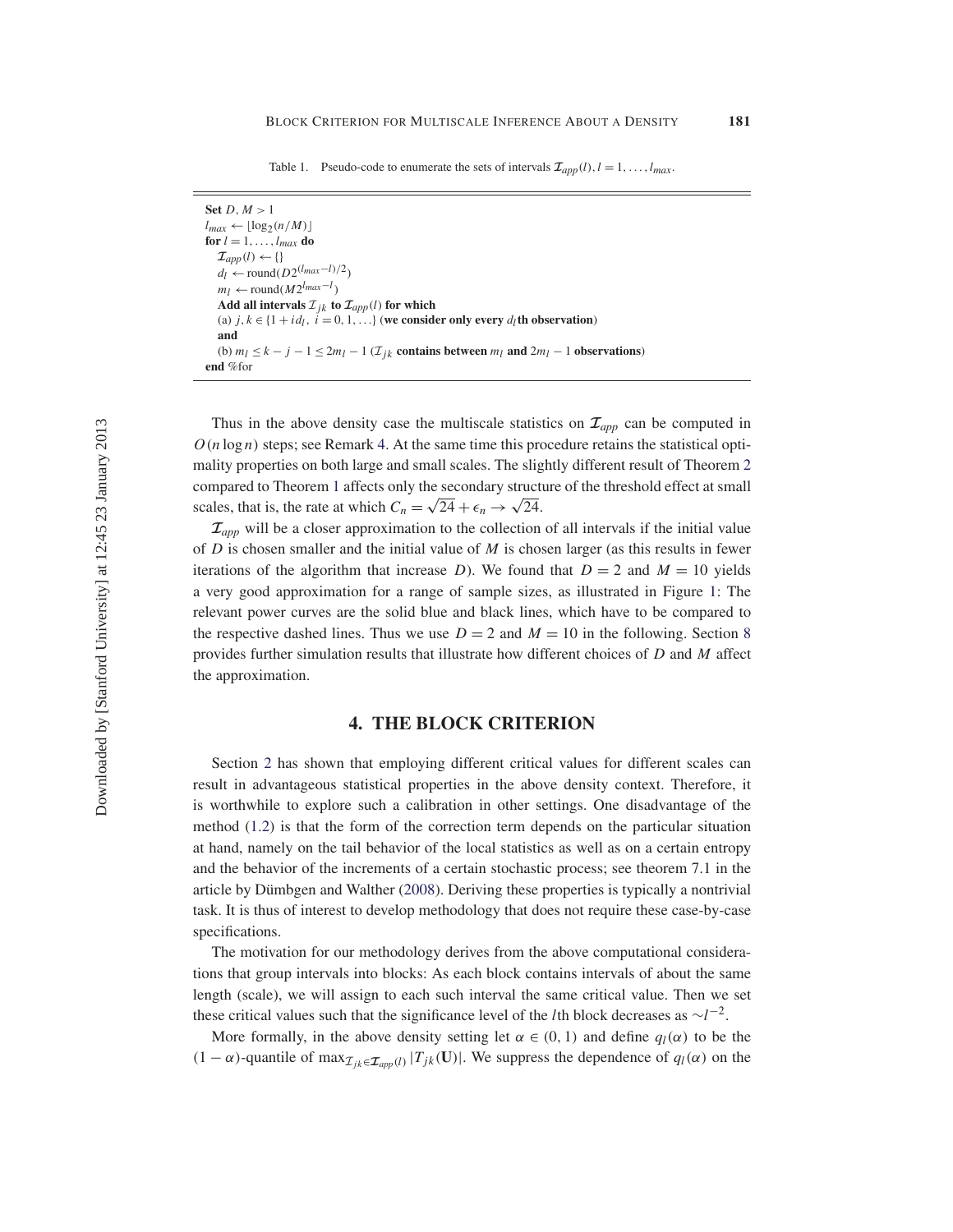sample size *n* for notational simplicity. Let  $\tilde{\alpha}$  be the largest number such that

$$
\mathbb{P}\left(\bigcup_{l=1}^{l_{max}}\left\{\max_{\mathcal{I}_{jk}\in\mathcal{I}_{app}(l)}|T_{jk}(\mathbf{U})|>q_l\left(\frac{\tilde{\alpha}}{(A+l)^2}\right)\right\}\right)\leq\alpha,\tag{4.1}
$$

where  $A \geq 0$ ; we found that  $A := 10$  works well in practice and we use this choice in the following. Section 8 shows that the critical values  $q_l(\frac{\tilde{\alpha}}{(A+l)^2})$  can be simulated with a simple extension of the algorithm used for methods (1.1) and (1.2).

Now we can define  $\mathcal{D}^+_{block}(\alpha)$  analogously to  $\mathcal{D}^+(\alpha)$  by taking as critical value in the *lth block q<sub>l</sub>*( $\frac{\tilde{\alpha}}{(A+l)^2}$ ). By construction, we can again claim with guaranteed finite sample simultaneous confidence  $1 - \alpha$  that f must have an increase on every  $\mathcal{I}_{jk} \in \mathcal{D}_{block}^{+}(\alpha)$ . The next theorem shows that in the setup under consideration here, we obtain the same statistical optimality properties as for the method (1.2).

**Theorem 3.** *Theorem* 1 *continues to hold when*  $\mathcal{D}^+(\alpha)$  *is replaced by*  $\mathcal{D}^+_{block}(\alpha)$  *pro-vided*  $C_n = \sqrt{24} + \frac{b_n}{(\log(e/F_n(I_n)))^{1/4}}$  *with*  $b_n \to \infty$ .

The proof of Theorem 3 shows that if we apply the block procedure to all intervals  $\mathcal{I}_{ik}$ , that is, we do not enforce (a) in Table 1, then we recover the stronger assertion of Theorem 1. Of course, in that case we would lose the computational efficiency that  $\mathcal{I}_{app}$ affords.

In Figure 1, the power curves of the block method are depicted by a solid red line, which has to be compared to the solid blue line of the traditional method (1.1) and the solid black line of the method (1.2) that uses an additive correction term. Thus one sees that in a finite sample context, the block method is intermediate between the other two methods. In particular, it gives more power to small scales than method (1.2), and we found this to be a desirable feature in many examples that we investigated. The increased power at small scales arises by construction: Whereas the significance level for the *l*th block can be shian scales arises by construction. Whereas the significance level for the *t*urblock can be shown to decrease exponentially as  $\sim$ exp( $-c\sqrt{l}$ ) for method (1.2) (see Proposition 1 in the Supplemental materials), the block method employs the slower polynomial decrease  $\sim l^{-2}$ . Another reason for the better power at small scales of the block method is the fact that the critical values in each block automatically adapt to the exact finite sample distribution of the local test statistics.

The block calibration described in this section can be readily adapted to other settings. The next two sections explore how this calibration performs when applied to multiscale statistics that have recently been introduced for inference on hazard rates and for regression functions. A theoretical treatment of these cases is beyond the scope of this article, so we evaluate the performance with simulation studies.

## **5. INFERENCE ABOUT A HAZARD RATE**

Gijbels and Heckman (2004) considered the problem of detecting a local increase in a hazard rate. They constructed a multiscale statistic by localizing a statistic introduced by Proschan and Pyke (1967): Let  $X_1, \ldots, X_n$  be an iid sample from a distribution F whose left endpoint of support is 0. Consider the normalized spacings  $D_i := (n - i + 1)(X_{(i)} -$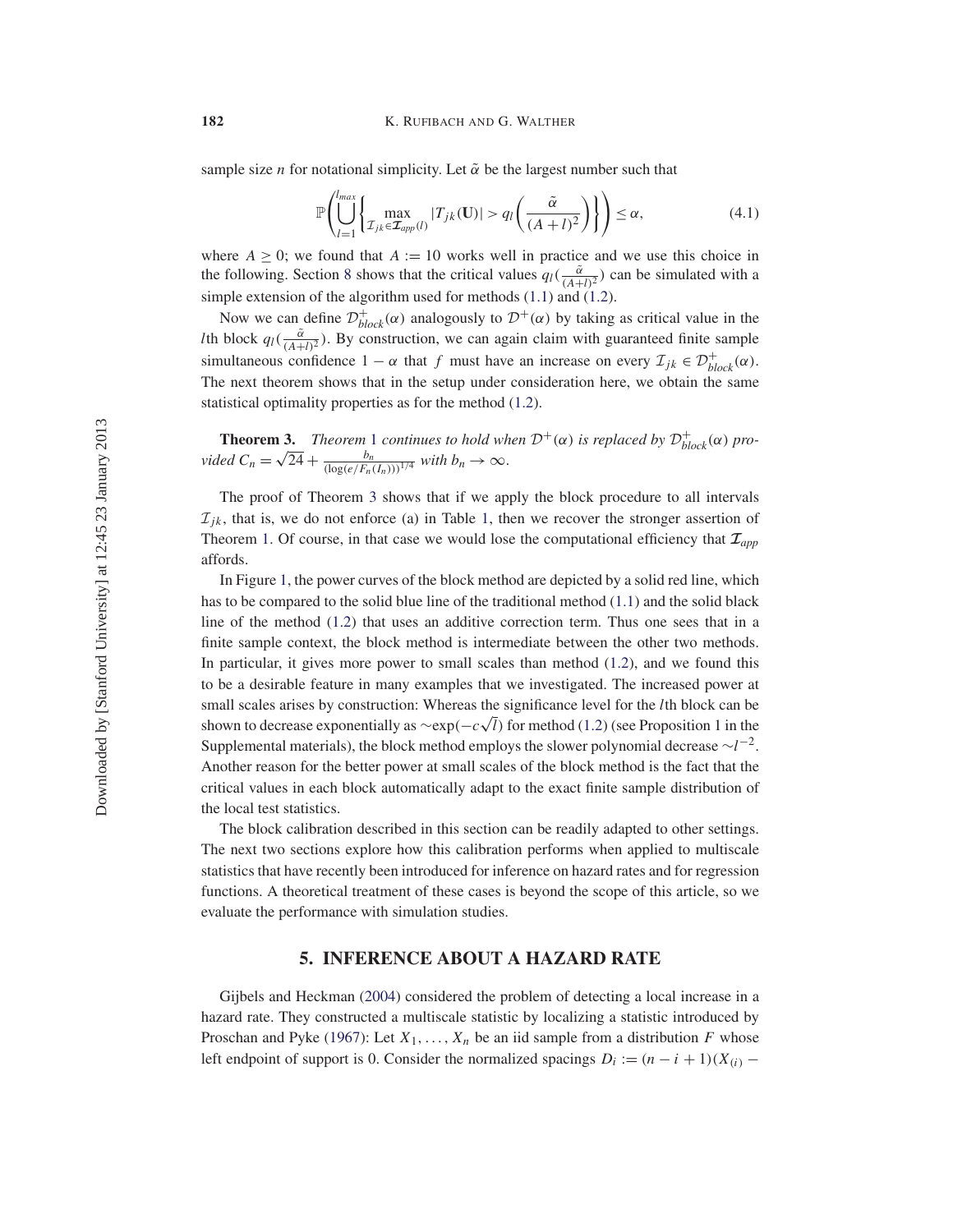|                            | $n = 50$       |              |                | $n = 250$    |
|----------------------------|----------------|--------------|----------------|--------------|
|                            | Method $(1.1)$ | Block method | Method $(1.1)$ | Block method |
| $a_1 = -0.2, \sigma = 0.1$ | 0.128          | 0.147        | 0.556          | 0.622        |
| $a_1 = 0, \sigma = 0.2$    | 0.122          | 0.146        | 0.317          | 0.384        |

Table 2. Proportion of rejections of the null hypothesis at the 5% significance level in 10,000 simulations for the hazard rate example.

 $X_{(i-1)}$ ),  $i = 1, \ldots, n$ , where  $X_{(0)} := 0$ . Gijbels and Heckman (2004) considered the local sign test

$$
\max_{1 \le s \le n-1} \max_{1 \le k \le n-s} \mathcal{V}_{sk}^*,\tag{5.1}
$$

where  $V_{sk}^* = v_k^{-1/2} (\sum_{s \le i < j \le s+k} V_{ij} - \mu_k)$ ,  $V_{ij} = 1(D_i > D_j)$ ,  $\mu_k = (k+1)k/4$ , and  $v_k =$  $(2k+7)(k+1)k/72$ . Thus s indexes the starting point and k indexes the bandwidth (scale) of the local statistic. Alternatively one can reparameterize the local statistic by start- and endpoint. Then (5.1) is seen to be equivalent to

$$
\max_{1 \le j < k \le n} W_{jk},\tag{5.2}
$$

where  $W_{jk} = v_{k-j}^{-1/2} (\sum_{j \le i < i' \le k} V_{ii'} - \mu_{k-j}).$ 

We can now apply the algorithm given in Table 1 and the block methodology described in Section 4 with  $W_{jk}$  in place of  $T_{jk}$ . Gijbels and Heckman (2004) showed that guaranteed finite sample significance levels can be obtained by simulating critical values using the standard exponential distribution for the  $X_i$  as null distribution for the null hypothesis of a constant failure rate.

We illustrate the methodology by repeating the simulation study of Gijbels and Heckman (2004).  $n = 50$  observations were drawn from a distribution whose hazard rate h is modeled via  $\log h(t) = a_1 \log t + \beta (2\pi \sigma^2)^{-1/2} \exp\{-(t-\mu)^2/(2\sigma^2)\}, t > 0$ . Parameter values  $a_1 \leq 0$ ,  $\beta = 0$  pertain to the null hypothesis of a nonincreasing failure rate, whereas  $\beta > 0$  will result in a local increase for certain values of  $a_1, \mu, \sigma$ . Gijbels and Heckman (2004) considered alternatives with  $\beta = 0.3$ ,  $\mu = 1$  and various values of  $a_1, \sigma$ . The values  $a_1 = -0.2$ ,  $\sigma = 0.1$  result in a local increase on a small scale, whereas the values  $a_1 = 0$ ,  $\sigma = 0.2$  result in a local increase on a large scale. Table 2 shows the power of the multiscale test  $(5.2)$  against these alternatives with the calibration  $(1.1)$  used by Gijbels and Heckman (2004) and the block method of Section 4.

#### **6. LOCAL RANK TEST FOR NONPARAMETRIC REGRESSION**

As a further example we apply our methodology to the local rank tests introduced by Dümbgen (2002) in the context of regression. Consider the standard nonparametric regression model  $Y_i = f(x_i) + \varepsilon_i$ , for  $i = 1, ..., n$ , with an unknown regression function f and independent random errors  $\varepsilon_i$  having continuous distribution function and mean zero. Denoting the ranks of  $Y_i$  among the numbers  $Y_{j+1}, \ldots, Y_k$  by  $R_{jk}(i)$ , a local monotone trend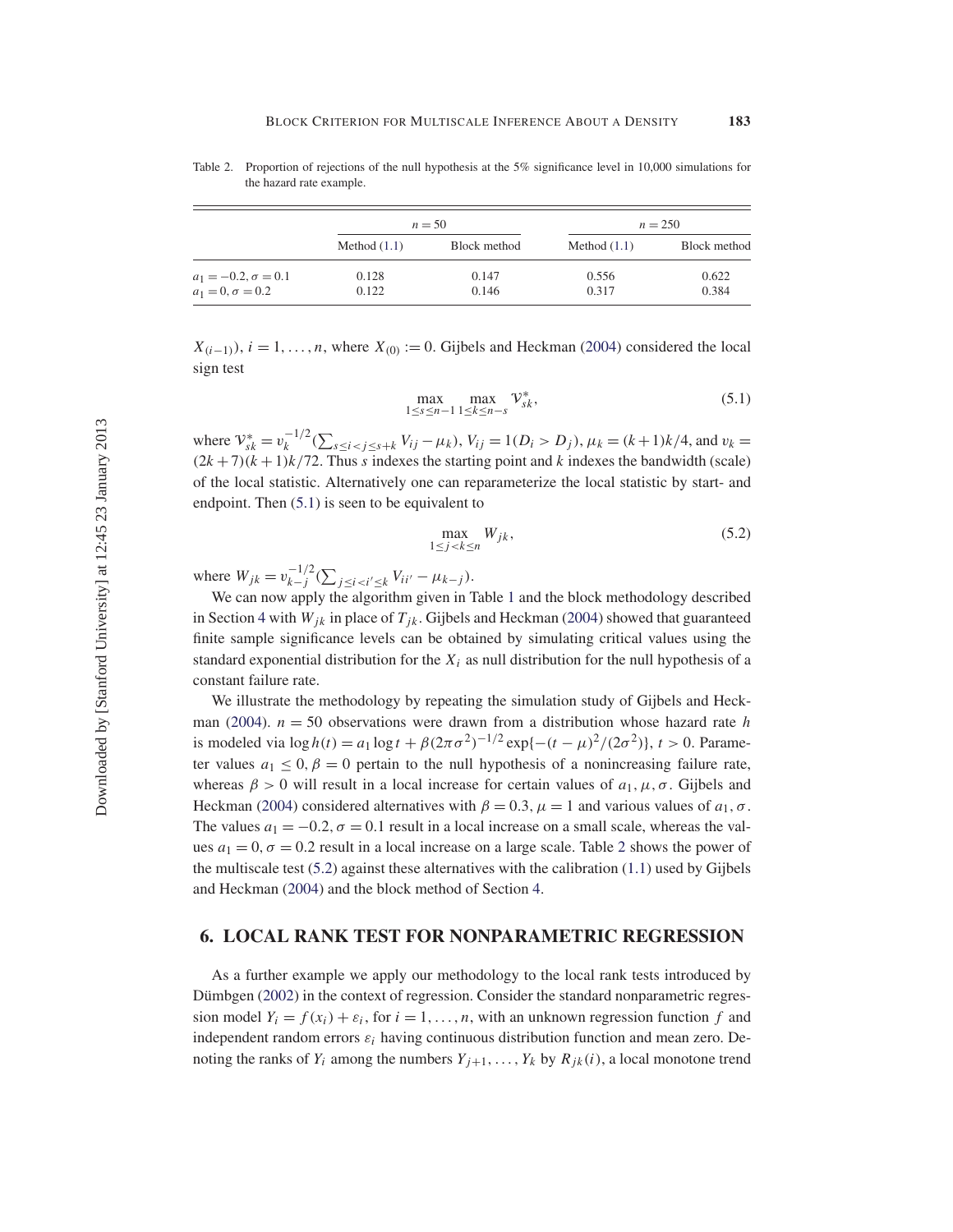Table 3. Proportion of rejections of the null hypothesis at the 5% significance level for sample size  $n = 800$  in 10,000 simulations for the regression example.

|                         | Method $(1.1)$ | Method $(1.2)$ | Block method |
|-------------------------|----------------|----------------|--------------|
| $b - a = 0.02, c = 0.2$ | 0.353          | 0.169          | 0.355        |
| $b - a = 0.5, c = 0.05$ | 0.916          | 0.976          | 0.943        |

of the observations  $Y_{j+1}, \ldots, Y_k$  can be detected via the linear rank statistics

$$
Z_{jk}(\mathbf{Y}) = \sum_{i=j+1}^{k} \beta \left( \frac{i-j}{k-j+1} \right) q \left( \frac{R_{jk}(i)}{k-j+1} \right)
$$

for appropriate functions  $\beta$  and  $q$  on  $(0, 1)$ . For the case of the Wilcoxon Score function  $\beta(x) = q(x) = 2x - 1$  it was shown by Dümbgen (2002) that the appropriately standardized local test statistic  $|Z_{jk}(\mathbf{Y})|$  can be written as

$$
\frac{6\sum_{j
$$

Dümbgen (2002) calibrated these local test statistics using calibration (1.2) with the additive correction factor  $-\sqrt{2\log\frac{n}{k-j}}$ . The null distribution for constant f is obtained by simulation with uniform random variables in place of the  $Y_i$ .

We can now apply the algorithm given in Table 1 and the block methodology described in Section 4 with  $Z_{jk}$  in place of  $T_{jk}$ . We compared the block calibration with the calibrations  $(1.1)$  and  $(1.2)$  in a simulation study. We used the regression function  $f_{a,b,c}(x) = c(x - a)/(b - a)1\{x \in [a, b]\}$  for  $x \in [0, 1] \supseteq [a, b]$  with 800 equispaced design points on [0, 1] and errors from a logistic distribution with  $\mu = 0$  and  $\sigma = 0.05$ . For a given interval length  $b - a$  the interval [a, b] was randomized in [0, 1]. The results of the simulation are summarized in Table 3.

#### **7. CONCLUSIONS**

Employing a calibration for multiscale statistics that varies with scale can result in important improvements in terms of power. In the context of certain inferences about a density we described an approximation scheme that allows for an  $O(n \log n)$  algorithm to compute an appropriate multiscale statistic while preserving statistical optimality properties. We introduced a general block method for calibrating multiscale statistics. This method has the advantage that its specification does not depend on the particular problem at hand. We investigated the performance of this block method in several settings. It was shown that the block method is computationally efficient and possesses statistical optimality properties for certain inferences about local increases and decreases of a density. We also applied the block method to two multiscale statistics that have recently been introduced for detecting local increases in a hazard rate and in a regression function. Simulation studies show that the block method produces favorable results in these settings.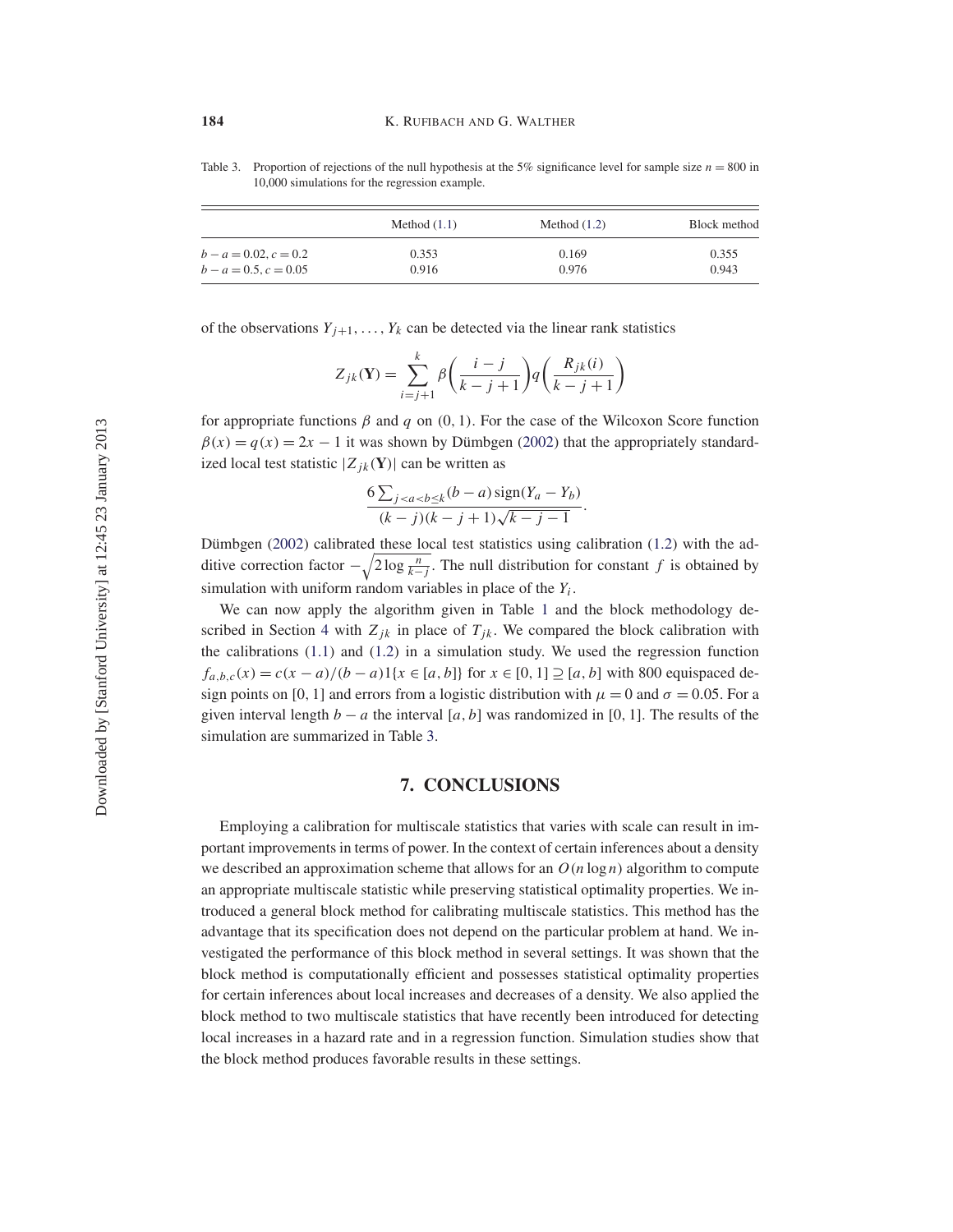All the methods described in this article are implemented in the R package modehunt, available from CRAN. The package also provides tables of critical values for some combinations of  $\alpha$  and n as well as functions to simulate finite sample critical values.

# **8. COMPUTATIONAL DETAILS, REMARKS, AND FURTHER ILLUSTRATIONS**

#### **8.1 SIMULATING THE NULL DISTRIBUTION OF THE MULTISCALE STATISTIC**

It was explained in Section 1 that the joint finite sample null distribution of the local statistics  $T_{jk}$  for the null hypothesis of a constant density can be obtained by Monte Carlo simulation using *n* iid  $U[0, 1]$  random variables  $\mathbf{U} = (U_1, \ldots, U_n)$ ; see also Remark 1 below. After S Monte Carlo simulation runs the critical values  $\tilde{\kappa}_n(\alpha)$  and  $\kappa_n(\alpha)$  for methods (1.1) and (1.2) are taken as the  $100(1 - \alpha)$ th percentile of the S simulated values of the respective max<sub>1≤j<k-1≤n-1</sub>(···) given in (1.1) and (1.2).

For method (4.1) we need to find  $l_{max}$  critical values  $q_l(\tilde{\alpha}/(A+l)^2), l = 1, \ldots, l_{max}$ , for a given  $\alpha \in (0, 1)$ . To this end, for each simulation run we record the max of each block in an  $S \times l_{max}$  array A whose  $(s, l)$ th entry is max $\mathcal{I}_{ik} \in \mathcal{I}_{app(l)} |T_{jk}(\mathbf{U})|$  for the sth simulation run. Next we sort the columns of  $A$  and store these in the array  $B$ . This is done so that we can efficiently compute various percentiles of the different columns. Now the desired critical values are given by  $q_l := \mathcal{B}(S - [(S - i)(A + 1)^2/(A + l)^2], l), l = 1, ..., l_{max}$ , where i is the smallest integer  $i \in \{1, ..., S\}$  such that the proportion of rows r of A for which  $\sum_{l=1}^{l_{max}} 1(\mathcal{A}(r, l) > q_l) > 0$  is not larger than  $\alpha$ . This index i can be quickly found via bisection.

We were initially concerned about the required number S of Monte Carlo simulation runs, for two reasons: first, we have to estimate several critical values  $q_l$  simultaneously; second, those critical values are further out in the tails. However, we found that over multiple sets of  $S = 5 \cdot 10^5$  Monte Carlo simulations the standard error of these critical values was not larger than that for  $\kappa_n$  over multiple sets of  $S = 10^5$  Monte Carlo simulations. We thus recommend  $S = 5 \cdot 10^5$  Monte Carlo runs. The computing time is in the order of minutes for the examples in this article.

#### **8.2 REMARKS**

**Remark 1:** Finding local increases or decreases is a multiple testing problem, so an important issue is to justify the validity of the resulting confidence statement. Key to this are the *deterministic* inequalities  $T_{jk}(\mathbf{X}) \leq T_{jk}(\mathbf{U})$  if f is nonincreasing on  $\mathcal{I}_{jk}$  (' $\geq$ ' if f is nondecreasing on  $\mathcal{I}_{jk}$ ), where  $U_i := F(X_i)$ ,  $1 \le i \le n$ . These inequalities yield

$$
\mathbb{P}_f(T_{jk}(\mathbf{X}) \ge \tilde{c}_{jk}(\alpha) \text{ for some } 1 \le j < k - 1 \text{ where } f \text{ is nonincreasing on } \mathcal{I}_{jk})
$$
\n
$$
\le \mathbb{P}\big(T_{jk}(\mathbf{U}) \ge \tilde{c}_{jk}(\alpha) \text{ for some } 1 \le j < k - 1\big)
$$
\n
$$
\le \alpha
$$

provided the  $\tilde{c}_{jk}(\alpha)$  are chosen such that  $\mathbb{P}(T_{jk}(\mathbf{U}) \leq \tilde{c}_{jk}(\alpha)$  for all  $1 \leq j < k - 1) \geq$  $1 - \alpha$ . Hence we can claim with finite sample confidence  $1 - \alpha$  that f must have an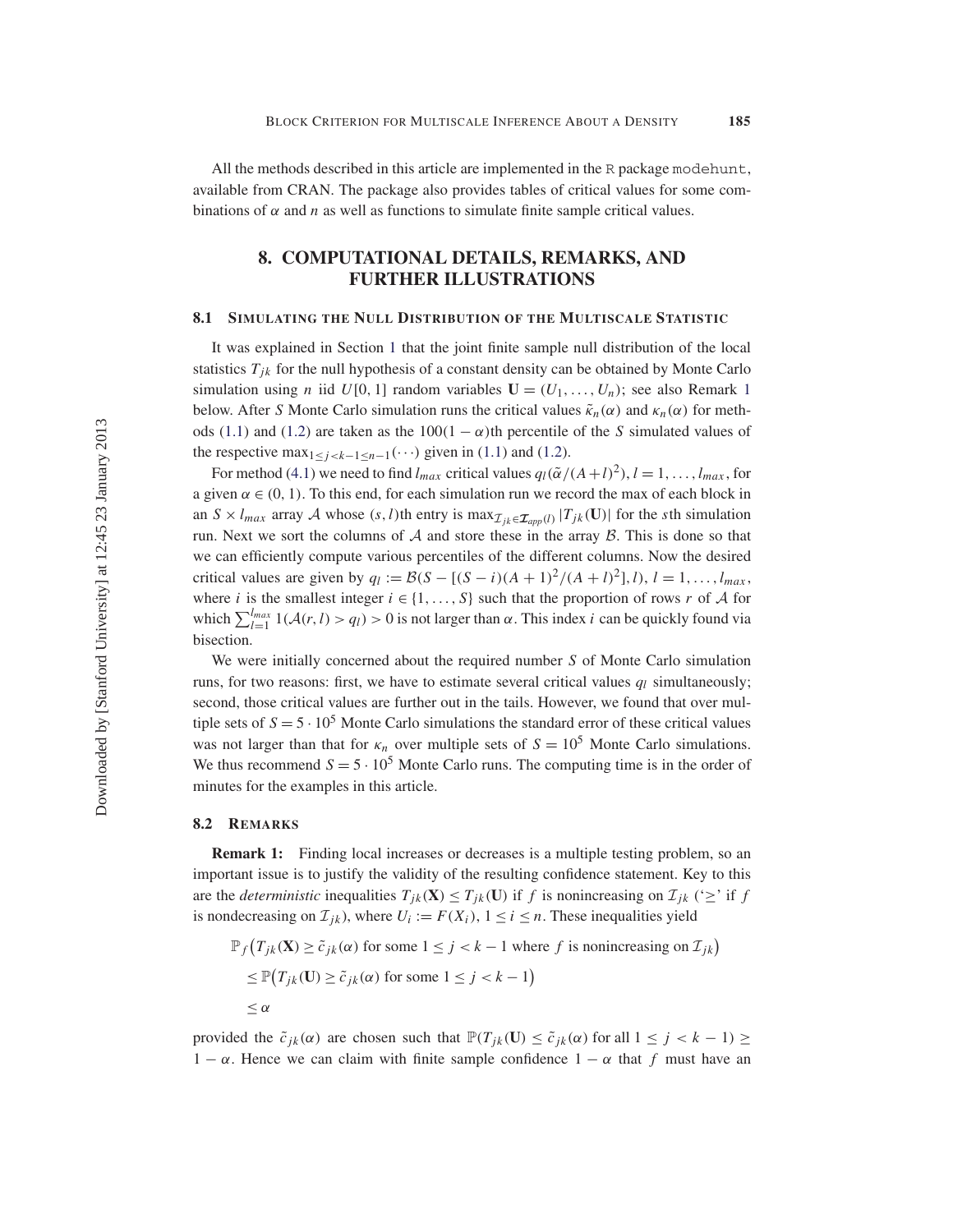increase on every  $\mathcal{I}_{ik}$  with  $T_{ik}(\mathbf{X}) \geq \tilde{c}_{ik}(\alpha)$ . Statements about increases *and* decreases require the control of  $|T_{jk}(\mathbf{U})|$  with cutoffs  $c_{jk}(\alpha)$  in place of  $T_{jk}(\mathbf{U})$  and  $\tilde{c}_{jk}(\alpha)$ , as detailed in Section 1. Note that for the three forms of calibrations  $c_{jk}$  discussed in this article,  $1 - \alpha$  confidence statements about increases only (using the  $\tilde{c}_{ik}(\alpha)$ ) remain valid at level  $1 - \alpha'$  with some  $\alpha' \in (\alpha, 2\alpha)$  if the analysis concerns both increases and decreases (using  $c_{ik}(\alpha)$ ).

**Remark 2:** A key point in establishing Theorem 1 is to show that  $\kappa_n(\alpha)$  stays bounded in *n*, that is, after subtracting off  $\sqrt{2 \log(\cdots)}$  to adjust for multiple testing over different intervals on a given scale, there is no further adjustment necessary for combining the multiple scales.

**Remark 3:** It is shown below that consistent detection of an increase is possible only if the corresponding interval contains at least  $\log n$  observations, that is,  $m_l \ge \log n$ , where the notation  $m_l$  is from Table 1. For these scales l one finds  $d_l/m_l = C \sqrt{2^l/n} \leq$  $C(\log n)^{-1/2}$ , that is, the approximation error at the endpoints relative to the size of the interval becomes negligible as  $n$  increases.

As an alternative approximation scheme one can consider the univariate version of the multivariate algorithm given by Walther (2009). That algorithm also uses  $m_l =$ round(n2<sup>-l</sup>), but  $d_l = \text{round}(n2^{-l}l^{-1/2}/6)$ . In that case  $d_l/m_l = Cl^{-1/2}$ , hence the approximation error relative to the size of the interval decreases with the size of the interval. The rate of decrease of  $d_l/m_l$  may be sufficient to establish statistical optimality as in Theorem 2. Furthermore, if one considers only intervals with  $m_l \ge \log n$ , then that approximation scheme can be shown to result in only  $O(n)$  intervals. Of course, the computational complexity of  $O(n \log n)$  cannot be improved because the data need to be sorted.

**Remark 4:** Theorem 2 establishes that  $\mathcal{I}_{app}$  contains  $O(n \log n)$  intervals. A naive computation of the local test statistics will add another factor  $n$  to the computational complexity for computing the local statistics on these  $O(n \log n)$  intervals. But the particular statistic used here can be computed in constant time after computing the vector of cumulative sums of the observations once in the beginning, thus resulting in overall complexity of  $O(n \log n)$ .

#### **8.3 FURTHER SIMULATIONS AND ILLUSTRATIONS**

Figure 1 in Section 3 illustrated that for the choice  $D = 2$  and  $M = 10$ ,  $\mathcal{I}_{app}$  provides a good approximation to the collection of all intervals in the context of the calibration (1.1), which does not use an additive correction term, and the calibration  $(1.2)$  with additive correction term. Figure 2 illustrates how the quality of the approximation changes for different values of  $D$  and  $M$ . The power curves in Figure 2 are for the same model as in Figure 1, but with a different sample size  $n = 500$  to avoid displaying redundant information. The plots on the top row show the performance of  $\mathcal{I}_{app}$  for various choices of D and M with the calibration (1.1), so we are trying to approximate the dashed power curve. The plots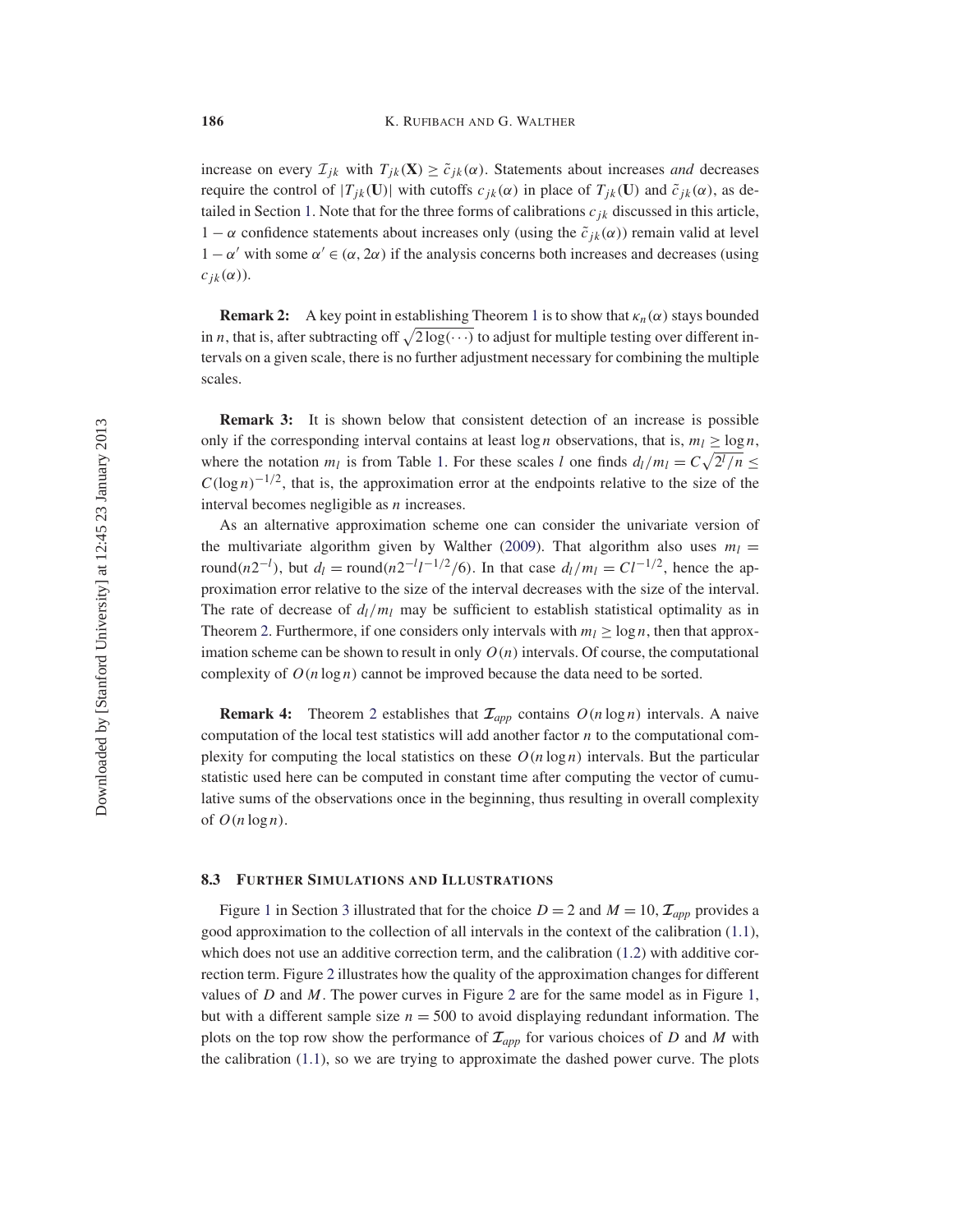

Figure 2. Power curves for the same model as in Figure <sup>1</sup> with various choices of <sup>D</sup> and <sup>M</sup> for *<sup>I</sup>app*. The left (right) plots show power for increases on a large (small) scale.

in the bottom row use the calibration (1.2), so the approximation is for the dashed-dotted curve. These plots show small gains if one would use  $D = 2$  and  $M = 20$  instead of  $D = 2$ and  $M = 10$ , but this would come at the cost of a longer running time for the algorithm.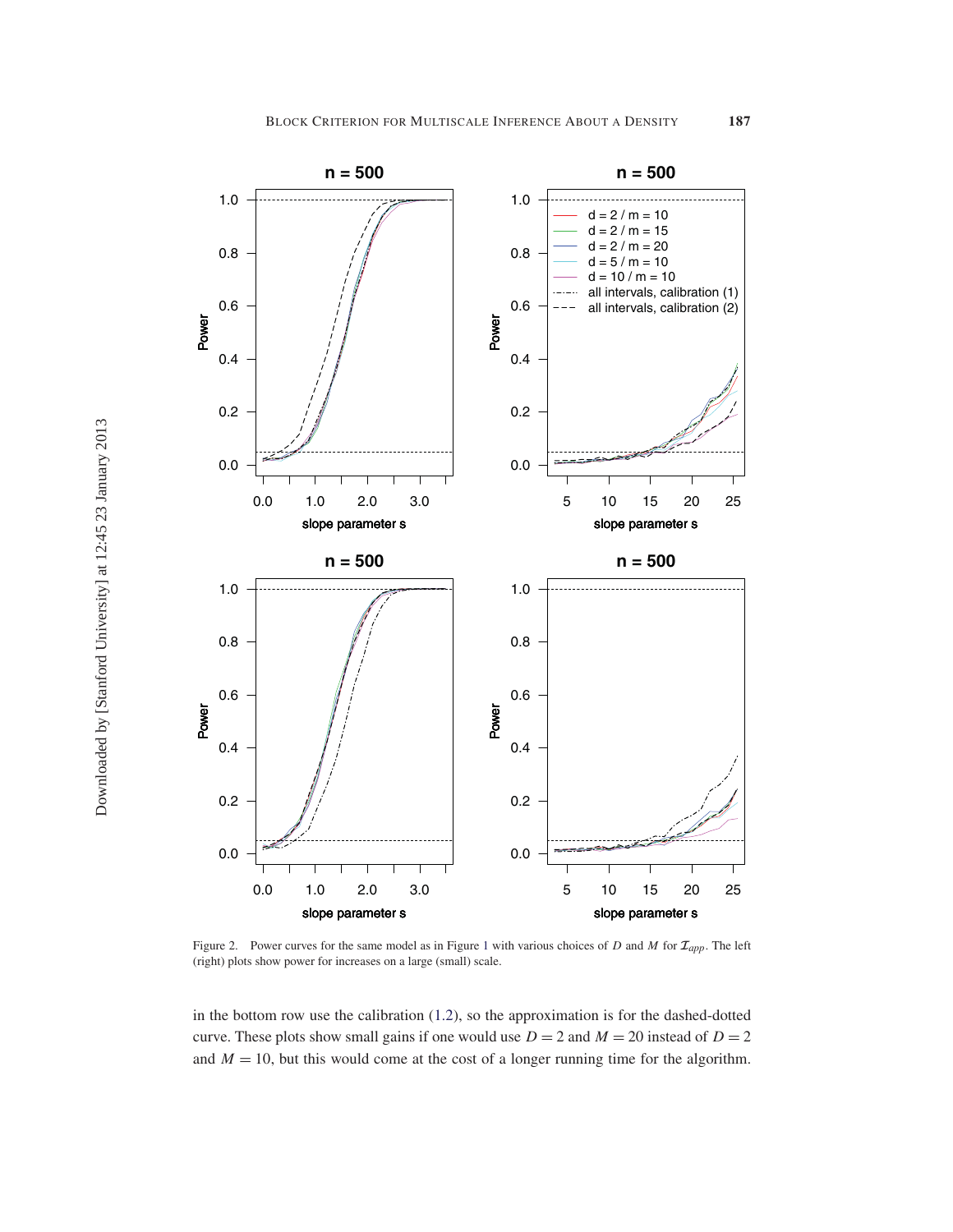

Figure 3. Power curves for the same model as in Figure 1 with various choices of  $D$  and  $M$  for the block procedure. Also shown are power curves for the calibration (1.1) and the calibration (1.2), both using all intervals, that is, no approximation. The left (right) plot shows power versus alternatives on a large (small) scale.

On the other hand, one sees that  $D = 10$  and  $M = 10$  is just too coarse an approximation as it leads to a significant loss of power in some cases. These simulations confirm  $D = 2$ and  $M = 10$  as an appropriate choice.

Figure 3 illustrates how various choices of  $D$  and  $M$  affect the block procedure. As in Figure 1 one sees that the power of the block procedure is typically intermediate between the calibration (1.1), which does not use an additive correction term, and the calibration (1.2) with additive correction term. An exception is the choice  $D = 10$  and  $M = 10$  which results in a large power loss due to the coarseness of the approximation, just as above. For alternatives on large scales the choice  $D = 2$  and  $M = 15$  or  $M = 20$  results in more power than with  $D = 2$  and  $M = 10$ . This is due to a finer approximation that comes at the cost of a longer running time of the algorithm.

To demonstrate the performance of the block procedure on a smooth density we considered simulations from  $f(x) = pN(\mu, \sigma) + (1-p)U[0, 1]$ . Figure 4 gives the power curves for  $n = 200$  and our default choice  $D = 2$  and  $M = 10$  when the increase is on a large scale  $(\sigma = 0.05, p \in [0.01, 0.4])$  and on a small scale  $(\sigma = 0.001, p \in [0.01, 0.075])$ . We obtain the same qualitative behavior of the power curves as for the discontinuous density considered before: The power of the block procedure is intermediate between the calibration  $(1.1)$ , which does not use an additive correction term, and the calibration  $(1.2)$  with additive correction term.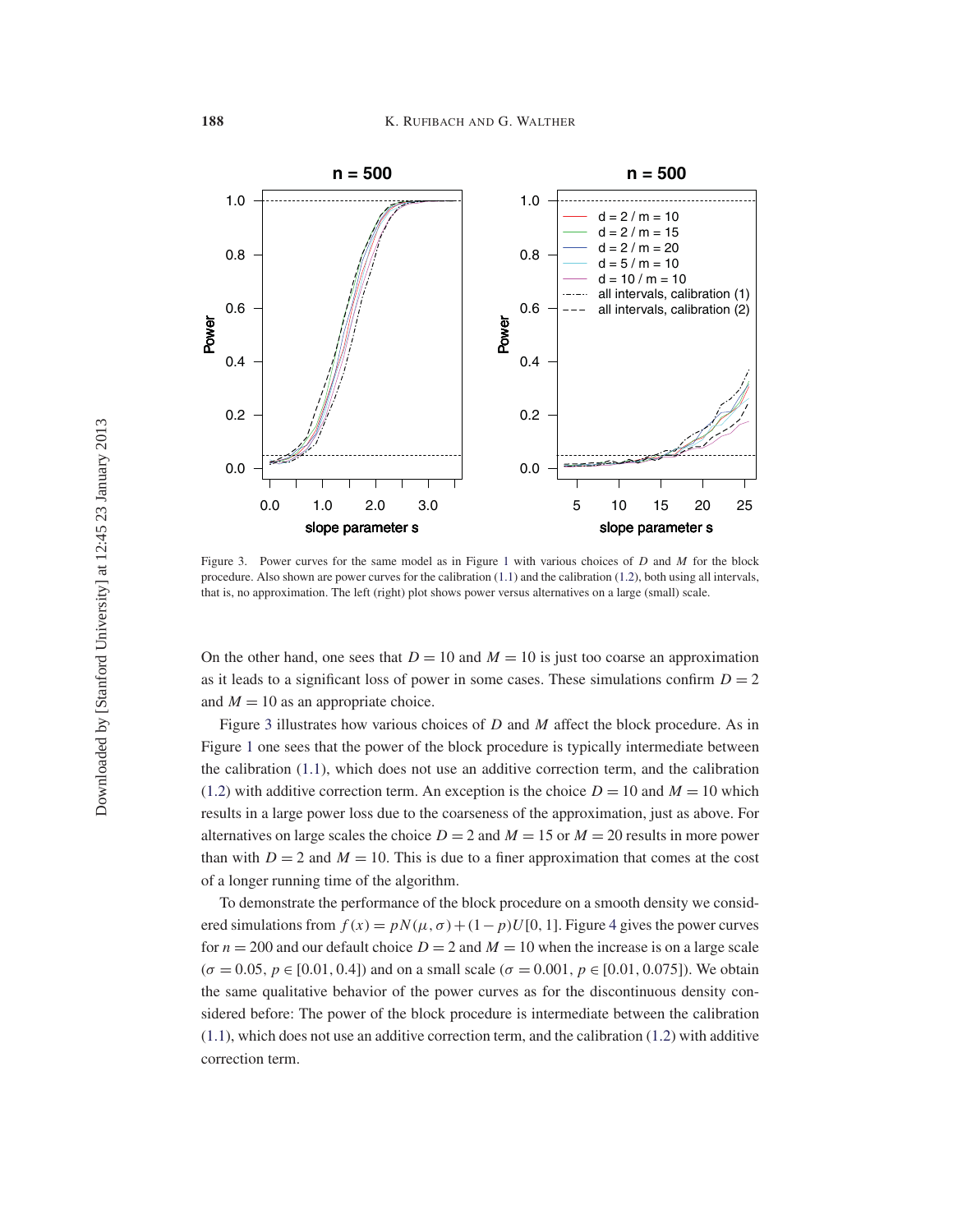

Figure 4. Power curves for the calibrations (1.1), (1.2), and the block procedure versus increases on a large scale (left) and on a small scale (right) in the case of a uniform density with a Gaussian bump.

# **SUPPLEMENTAL MATERIALS**

**Proofs and computer code:** The supplement materials contain the proofs of all the theorems in the article (proof.pdf) and an R package, which implement all proposed methods. The package also contains tables and functions to simulate critical values. The file block\_method\_code.zip contains additional code to reproduce the hazard and local rank test examples and to generate the plots in the article. In addition, datasets containing the power curve data to reproduce the figures in the article are provided. (Supplemental Materials.zip)

## **ACKNOWLEDGMENTS**

The work of Kaspar Rufibach was supported by the Swiss National Science Foundation. The work of Guenther Walther was supported by NSF grant DMS-0505682 and NIH grant 1R21AI069980.

*[Received June 2007. Revised June 2009.]*

### **REFERENCES**

Chaudhuri, P., and Marron, J. S. (1999), "SiZer for the Exploration of Structures in Curves," *Journal of the American Statistical Association*, 94, 807–823. [176]

(2000), "Scale Space View of Curve Estimation," *The Annals of Statistics*, 28, 408–428. [176]